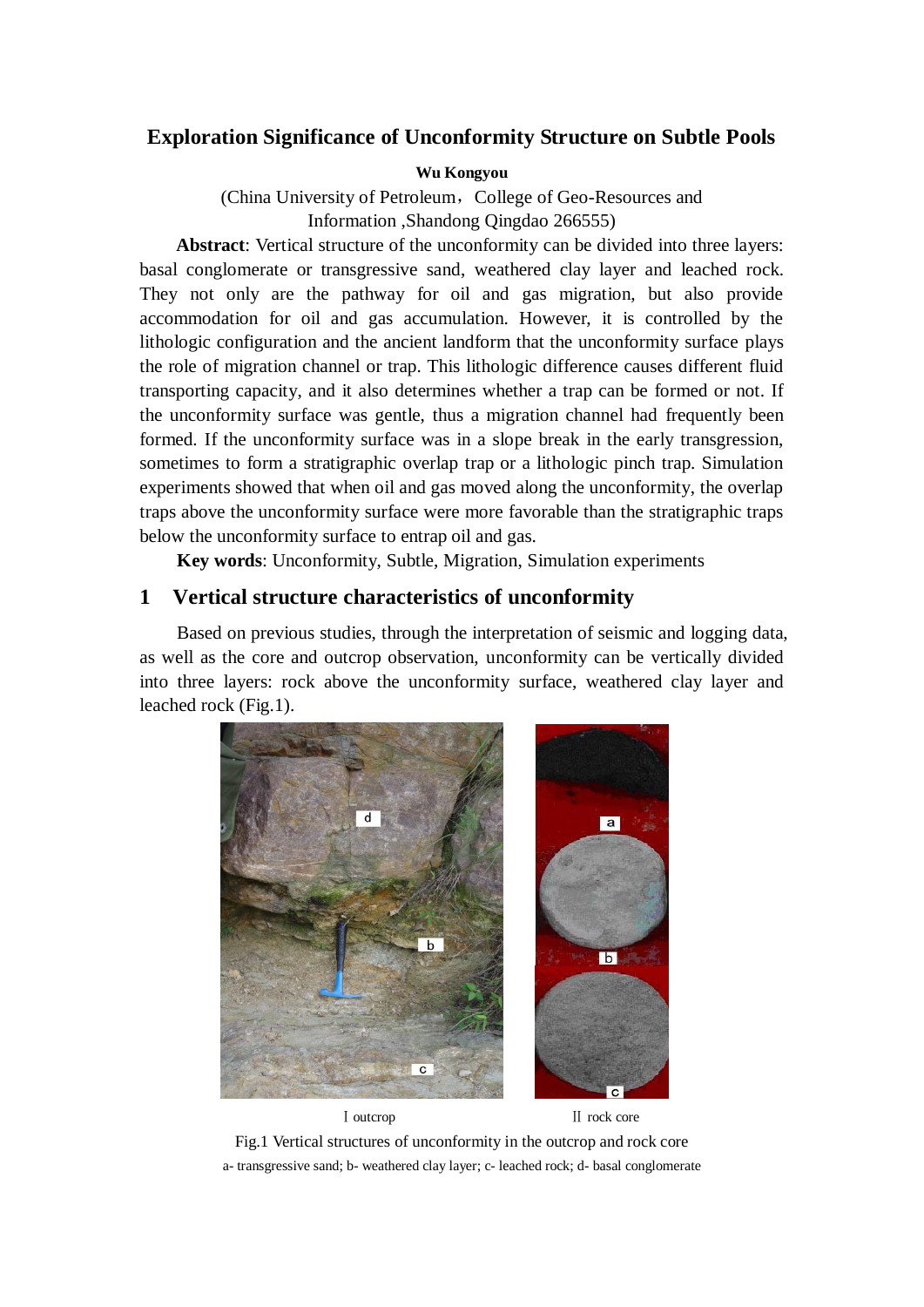Rock above the unconformity, whose rock type includes basal conglomerate and transgressive sand, is the set of rock formation that is closely above the unconformity and is located at the bottom of the overlying rock. Basal conglomerate is the product from autochthonous sedimentation of coarse residual material of weathered zone in the process of transgression; transgressive sand is the sedimentary product of sand-grade weathered detrital materials which are carried away through a certain distance or stay in the same place in the transgression. Conditions such as strong tectonic process, mainly compressive fold, great height difference of ancient landform, arid weather, moderate exposure time (less than 1Ma) are beneficial to form basal conglomerate in terrain slope (Fig.2-I); in a stable tectonic setting with humid climate and flat ancient terrain, unconformity with a short exposure time often formed transgressive sand (Fig.2-II).



Fig.2 Genetic model of rock above the unconformity



Fig.3 Secondary porosity of leached rock

Rock, exposed to earth surface in the supergene environment, is subjected to weathering and leaching from skin to depth, resulting in **secondary pores**, holes and joints. The nearer distance from the surface, the stronger the alteration is. Therefore, the leached rock contains amount of secondary porosity (Fig.3).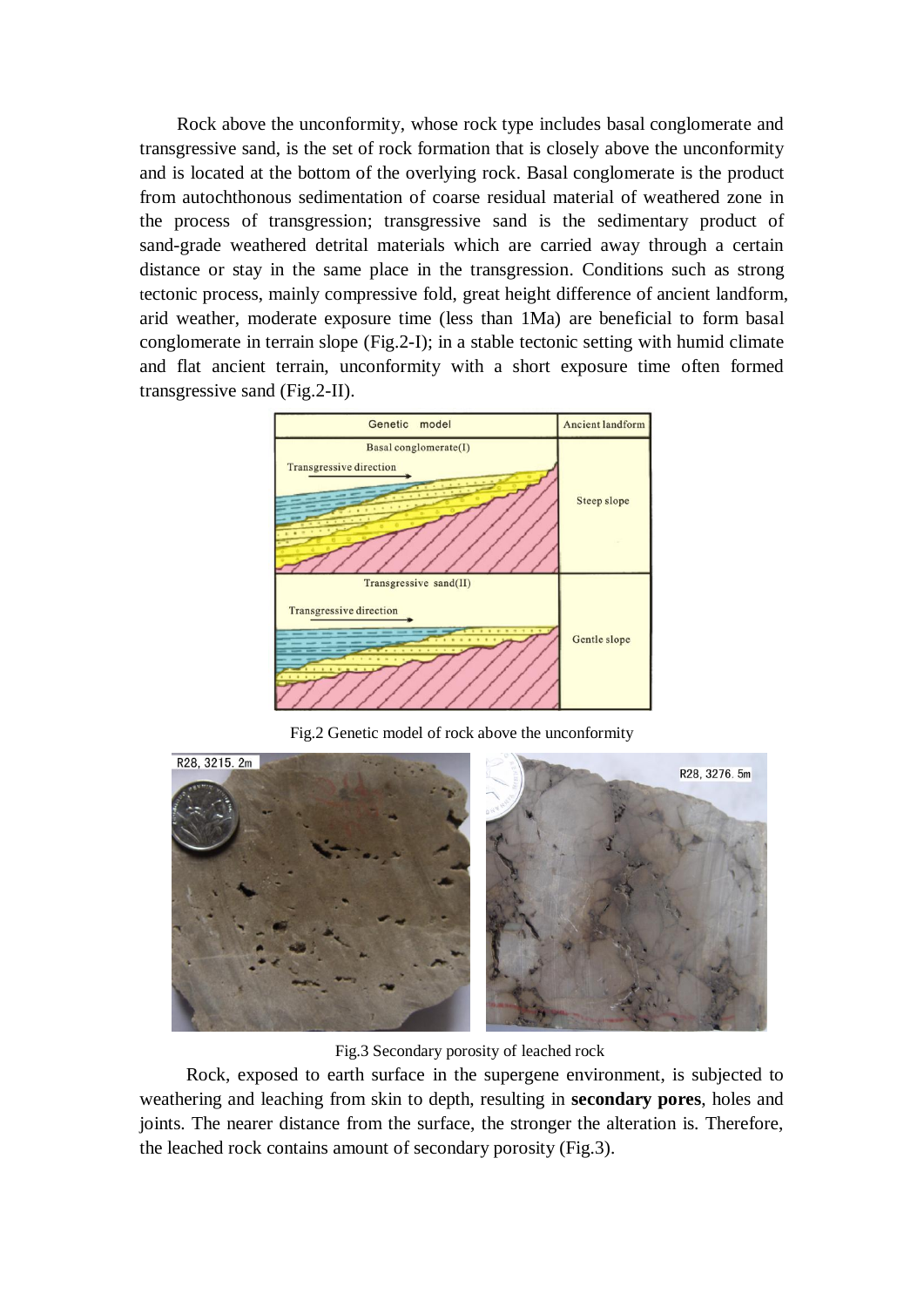# **2 Lithologic configuration relations of unconformity**

When the weathered clay has a little thickness or limited distribution, the overlying and underlying strata will contact directly, and the lithology is often different. This lithologic difference causes different fluid transporting capacity, and it also determines whether a trap can be formed or not and what kind of trap can be formed. Unconformity has three lithology configuration relations vertically: basal conglomerate - weathered clay layer – leached rock type  $(I, Fig.4)$ , transgressive sand - weathered clay layer– leached rock type (Ⅱ, Fig.5), sandy mudstone– leached rock type (Ⅲ, Fig.6).



# **3 Accumulation process of vertical structures of unconformity**

### 3.1 **Sealing process of vertical structures of unconformity for oil&gas**



Fig.7 Relation between the thickness of weathered clay and natural gas distribution

Weathered clay layer, located in the upper part of weathering crust, which is the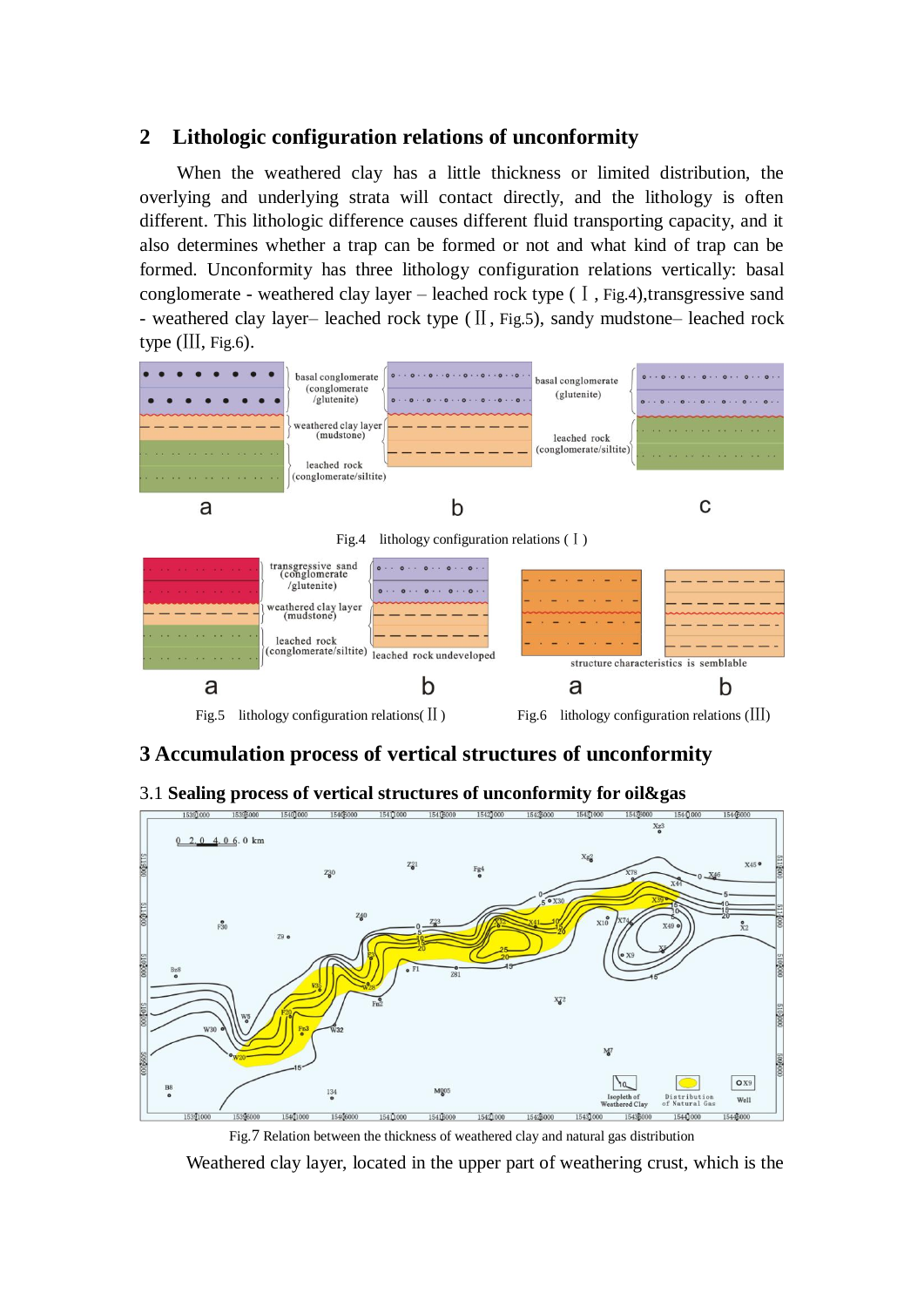fine-grained of residual material formed by physical weathering, chemical weathering and biological weathering, has greater density in the compaction of sediment overlying, thus, it is a good set of sealing layer(Fig.7).

### **3.2 Conduction progress of vertical structure of unconformity for oil&gas**

whether a stratigraphic overlap pool or a lithologic pinch pool can be formed above the unconformity surface was also controlled by the ancient landform of the unconformity surface before its deposition. If the unconformity surface was gentle, the deposited transgression sand bodies or the basal conglomerates would connect with each other, thus a migration channel had been formed  $(Fig.8a)$ .



Fig.8 Migration pathway and trap forming mode above unconformity

### **3.3 Trap progress of vertical structure of unconformity for oil&gas**

If the unconformity surface was in a slope break in the early transgression, the deposited sand bodies would be covered by the later mudstones, thus to form a stratigraphic overlap trap or a lithologic pinch trap(Fig.8b). The leached rocks developed a large number of fractures and secondary pores, and its depth can be several meters up to over hundred meters. On appropriate conditions, the sequences below the unconformity surface can form buried-hill, fractural, structural pools and reconstructed special kinds of pools.

# **4 Physical simulation of accumulation process of vertical structure of**

## **unconformity**

### **4.1 Experimental model**

Oil and gas migration and accumulation is simulated through rock above the unconformity (basal conglomerate or transgressive sand) and leached rock in the laboratory condition(Fig.9).

## **4.2 Analysis experimental process**

In the early period of the experiment, oil began to fill oil-filled mouth of the sand body slowly with the migration form of wave front. Then it entered the vertical structure of the upper conducting layer, breakthrough the thin part of weathered clay layer, and migrated laterally into conducting layer. Since the permeability of the lower conducting layer is better, oil mainly migrated upward along the lower conducting layer while moving along the upper layer slowly, the main approach of which is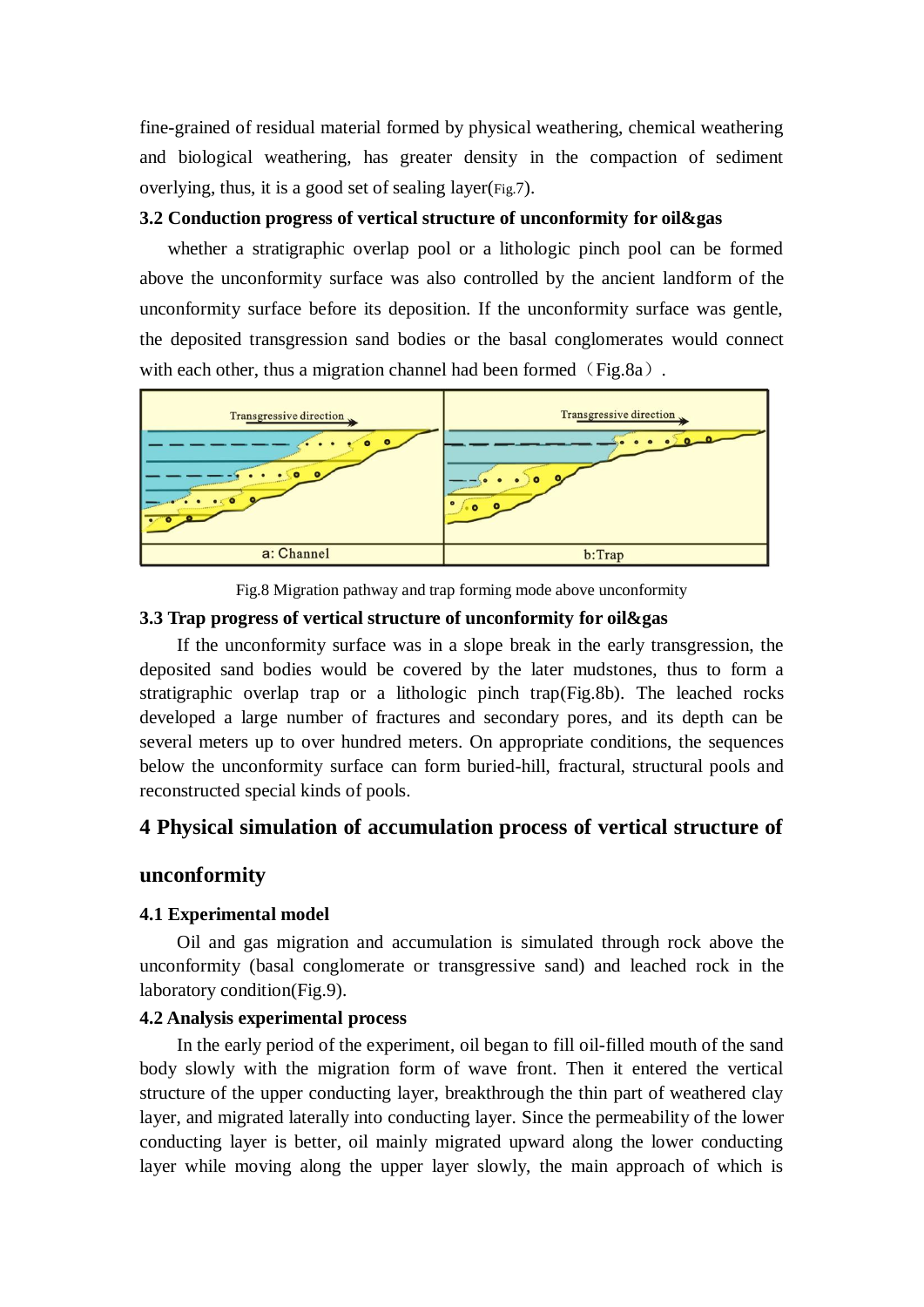diffusion migration, filling sand body when was encountered lateral sand.

When oil migrated to a more moderate slope of unconformity, the rate slowed down significantly, and the drainage outlet was also batch type. When it moved to the steep slope, affected by buoyancy and pressure, it migrated mainly vertically, moreover, oil was also through the lower part of the unconformity into the upper conducting layer, then entered the left side of the sandstone reservoir, the process of which is relatively rapid, formed oil and gas overlap reservoirs, at this time the amount of oil which continued to move upward was small, while the majority of oil entered the side of the trap to form a reservoir (Fig.10).



Fig.9 Experimental model



Fig.10 Modeling effect after ten hours

## **CONCLUSIONS**

Simulation experiments showed that when oil and gas moved along the unconformity, their movements were restricted by the physical properties of the rocks